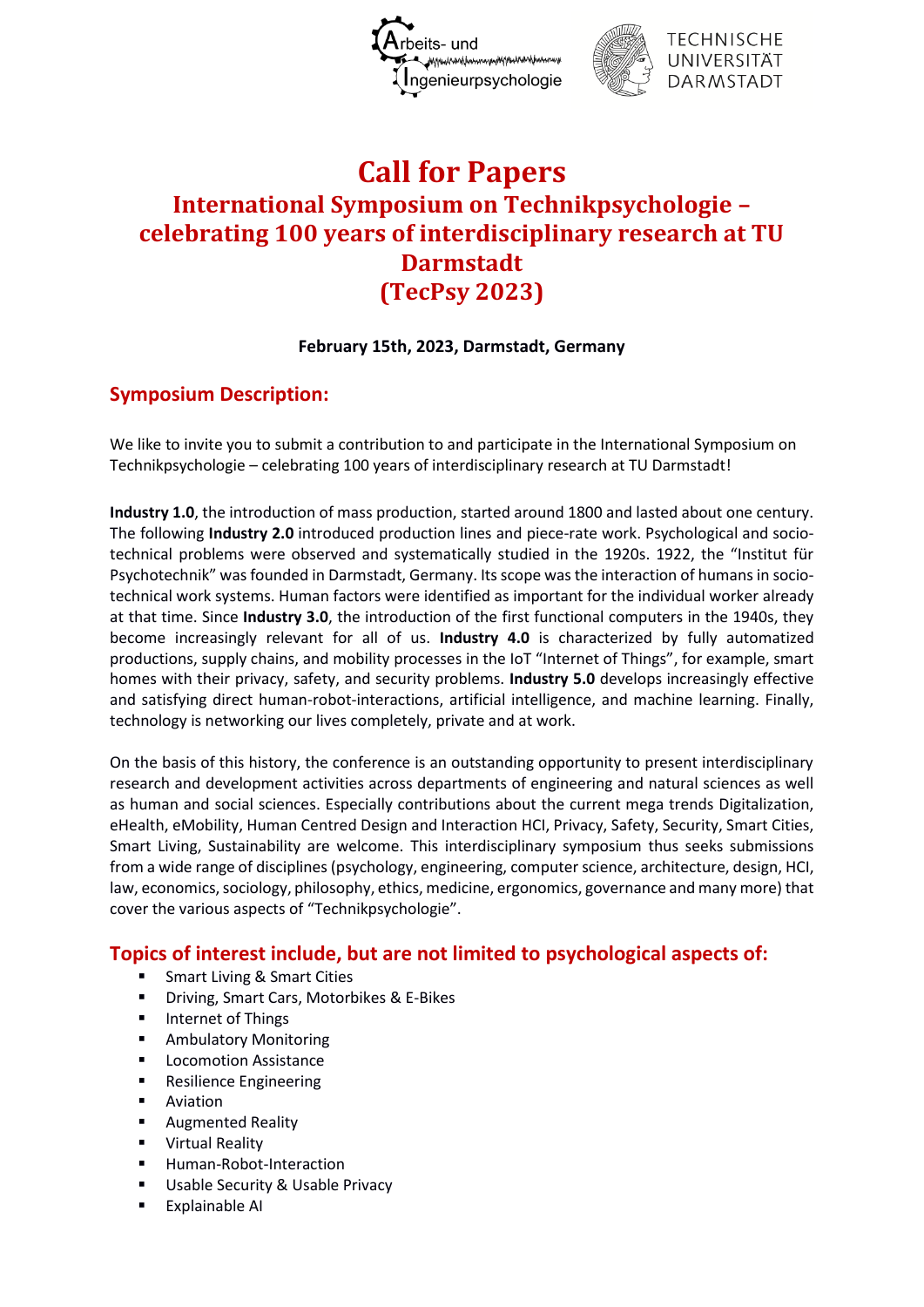



- **Technology Education**
- **Ethical Aspects of Technology**
- Legal Aspects of Technology

#### **Important Dates**

| <b>Submission Deadline:</b>  | September 2, 2022               |
|------------------------------|---------------------------------|
| <b>Author Notification:</b>  | <b>November 2, 2022</b>         |
| <b>Proceedings Version:</b>  | <b>November 30, 2022</b>        |
| <b>Symposium Main Track:</b> | <b>February 15, 2023</b>        |
| <b>Symposium Workshops:</b>  | February 14 & February 16, 2023 |

#### **Submission Guidelines**

We are currently implementing the submission system and will publish the link as soon as it is available.

All submissions should contain original work and be written in English. We especially encourage submissions describing empirical studies, literature analyses, and submissions that provide an overview of the state of the art of a research field. Submissions should not, wholly or in part, be under consideration at other venues (conferences, journals, etc.) at the time of submission to TecPsy 2023.

The submissions are subject to a double-blind peer-review process and must therefore be anonymized. This means, all author information and potentially identifying information should be removed from the submission. Own previous work should only be blinded if absolutely necessary and otherwise be referred to in the third person.

Please use the templates (Word, Overleaf) available on the symposium website with references according to the APA format for your submission: <https://www.arbing.psychologie.tu-darmstadt.de/symposium/index.de.jsp>

The submissions should not exceed 20 pages excluding well-marked references and appendiceslimited to 8 pages. Please ensure that your submission is a PDF file generated using the template available at LINK. Reviewers are not required to read the appendices; hence these should only provide additional supporting information.

## **Symposium Chair**

Joachim Vogt, TU Darmstadt, Germany

## **Programme Chairs**

Nina Gerber, TU Darmstadt, Germany Verena Zimmermann, TU Darmstadt, Germany

#### **Programme Committee**

Philipp Beckerle, Friedrich-Alexander-Universität Erlangen-Nürnberg (FAU), Germany Patrizia Di Campli San Vito, Glasgow University, Scotland Tobias Dienlin, University of Vienna, Austria Wolfgang Ellermeier, TU Darmstadt, Germany Yvonne Ferreira, FOM Frankfurt, Germany Thomas Franke, Universität zu Lübeck, Germany Tim Hagemann, Fachhochschule der Diakonie, Germany Jop Havinga, Griffith University, Brisbane, Australia